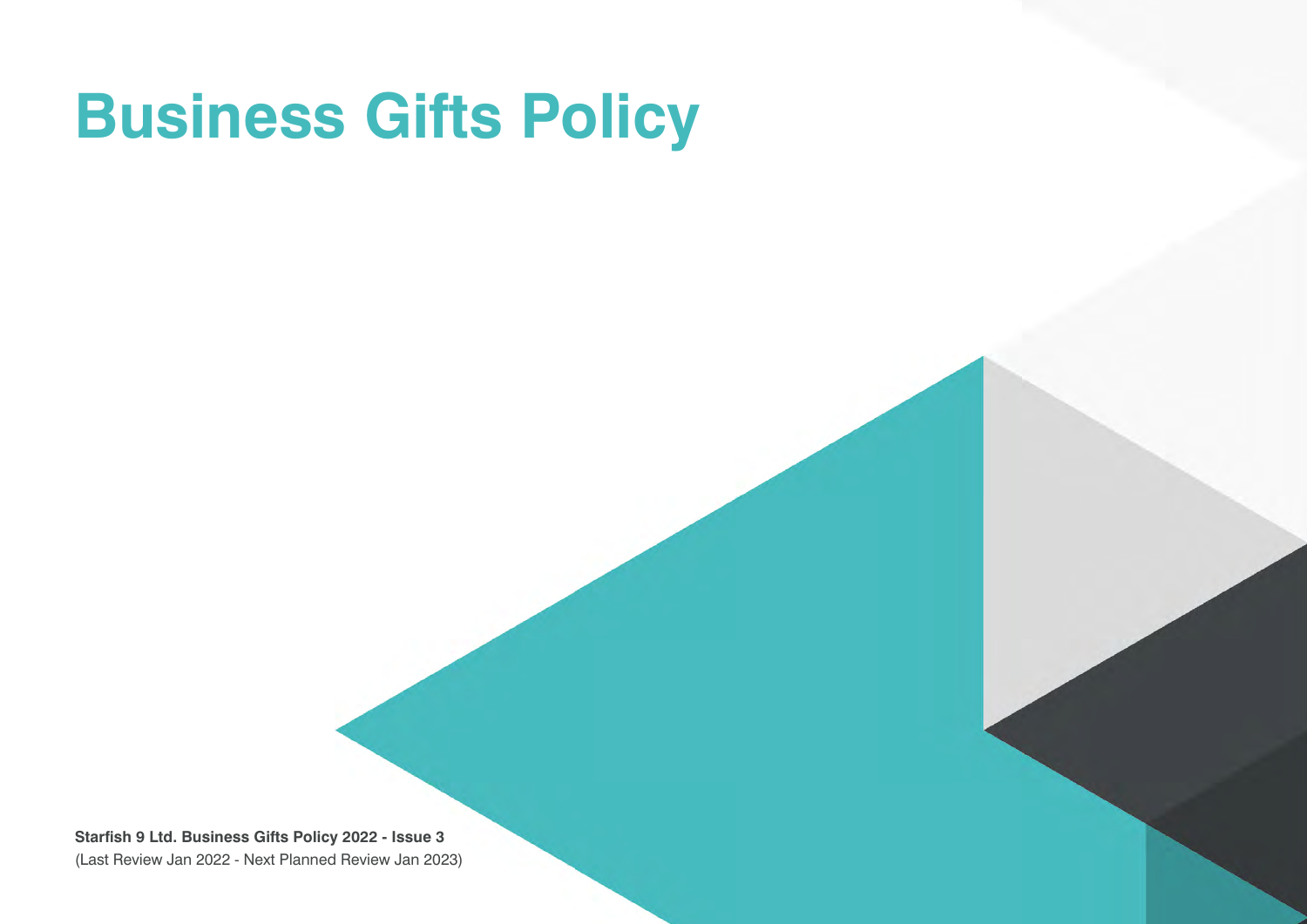# **Business Gifts**

## **What this policy covers**

This policy applies to employees, workers and contractors.

The acceptance of gifts and offers of hospitality can give rise to suspicion of inappropriate conduct, particularly if offered by individuals or businesses that carry out, or are hoping to carry out, business for the Company.

This policy establishes the fundamental principles of the giving, accepting and refusing of gifts and hospitality.

### **Your responsibilities**

#### **Hospitality**

You must not accept offers of hospitality, including attending sporting and social functions, unless these are properly authorised and recorded by the appropriate manager.

Acceptance of hospitality at relevant conferences, courses or events may be appropriate where it is clear that the hospitality is corporate rather than personal and where the Company has given its consent in advance.

All associated benefits, such as accommodation, travel, entertainment, and presents must be refused.

#### **Gifts**

As a general rule, you should not accept gifts from suppliers, clients, customers, contractors or any other person you deal with in your role with the Company.

If the value of the item is negligible, or if the item is presented as a seasonal gift, you should comply with the procedure set out below.

# **Procedure**

#### **Hospitality**

When hospitality is declined, those making the offer should be politely informed of the Company's policy and procedures for accepting such offers.

#### **Receipt of gifts**

If the gift might constitute a bribe or other inducement, you are required to give the gift to your line manager, who will return it to the donor with a suitable covering letter.